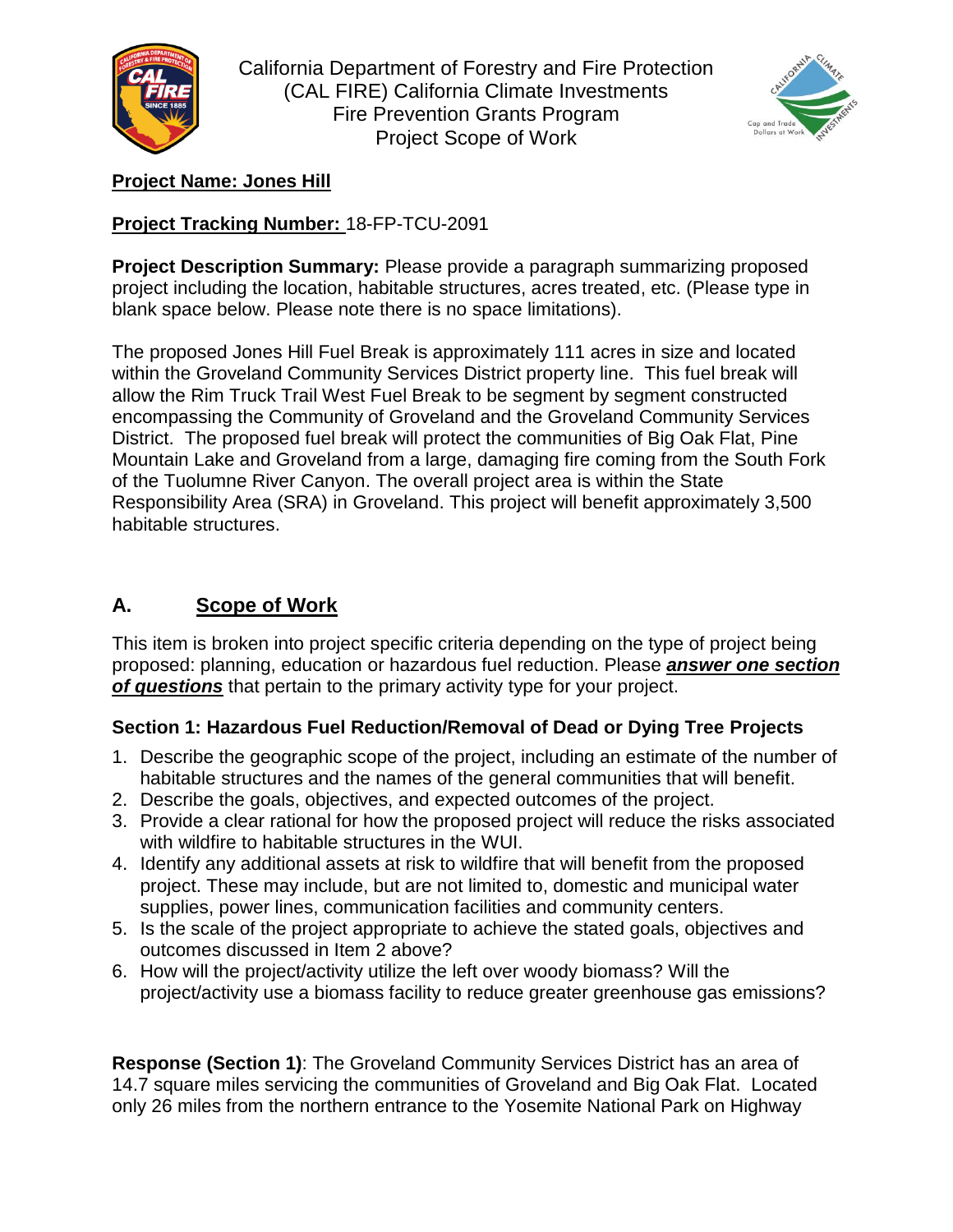120, today Groveland is the most convenient gateway for tourists coming from the San Francisco Bay Area, Sacramento, Stockton, or Modesto. A large percentage of those visitors, along with residents, use the wide variety of recreation assets available within Groveland along the way: fishing, lake and river sports, hiking, cycling, touring, to name just a few. Full time population of the Groveland area is approximately 5,000 residents but the population can rise to approximately 10,000 residents and visitors alike during the peak of the tourist season, which coincidentally is also during the peak of the California wildland fire season. Tourism and recreation may be the most significant element of the economy threatened by wildfire.

The geographic scope of this project is on the Groveland Community Services District property. Project goal is private contractors operating masticators will create an approximate 111-acre shaded fuel break by masticating in the understory. Generally, trees less than 10-inches in diameter at breast height, and brush would be removed to create a shaded fuel break condition. Residual trees will be spaced to break up the vertical and horizontal continuity of fuels.

The benefit of removing the understory fuels is the reduction in greenhouse gas emissions. This will allow mature trees to live through and endure a wildland fire. Mature trees process significantly more than smaller plants due to their large size and extensive root structures have a much more woody biomass to store  $CO<sub>2</sub>$ . Native Ponderosa Pines and Black Oak within the fuel break are examples of trees especially good at absorbing and storing  $CO<sub>2</sub>$ .

The expected outcome is to have a fuel break strategically placed in a location within a greater area of fuel breaks overall, at least in terms of protecting the Groveland community. This will assist in controlling large fires primarily where they provide additional access for firefighting activities, ultimately increasing initial attack success reducing the number of extended or major wildland fires. This fuel break should serve to allow firefighters to work safely in the area; to change fire direction; to drop fire to the ground; and to stop the spread of wildfire under adverse fire conditions. The width of treatment will be determined utilizing such factors as fuel loads, topography, predominant winds, values at risk and fire behavior modeling. Mitigating fire risk to the communities is a priority of the District.

Another key desirable outcome of fuel reduction is protecting the Groveland Community Services District water and sewage treatment facility. This critical infrastructure provides safe drinking water and fire protection for the Groveland and Big Oak Flat communities.

(In July 2015, the Big Creek Fire started below the Highway 120 fuel break during critical fire weather and fuel conditions allowing fire crews to anchor and quickly extinguish spot fires from spreading. The fire was stopped in the extended attack phase and was prevented from becoming a major fire greatly reducing fire suppression costs.)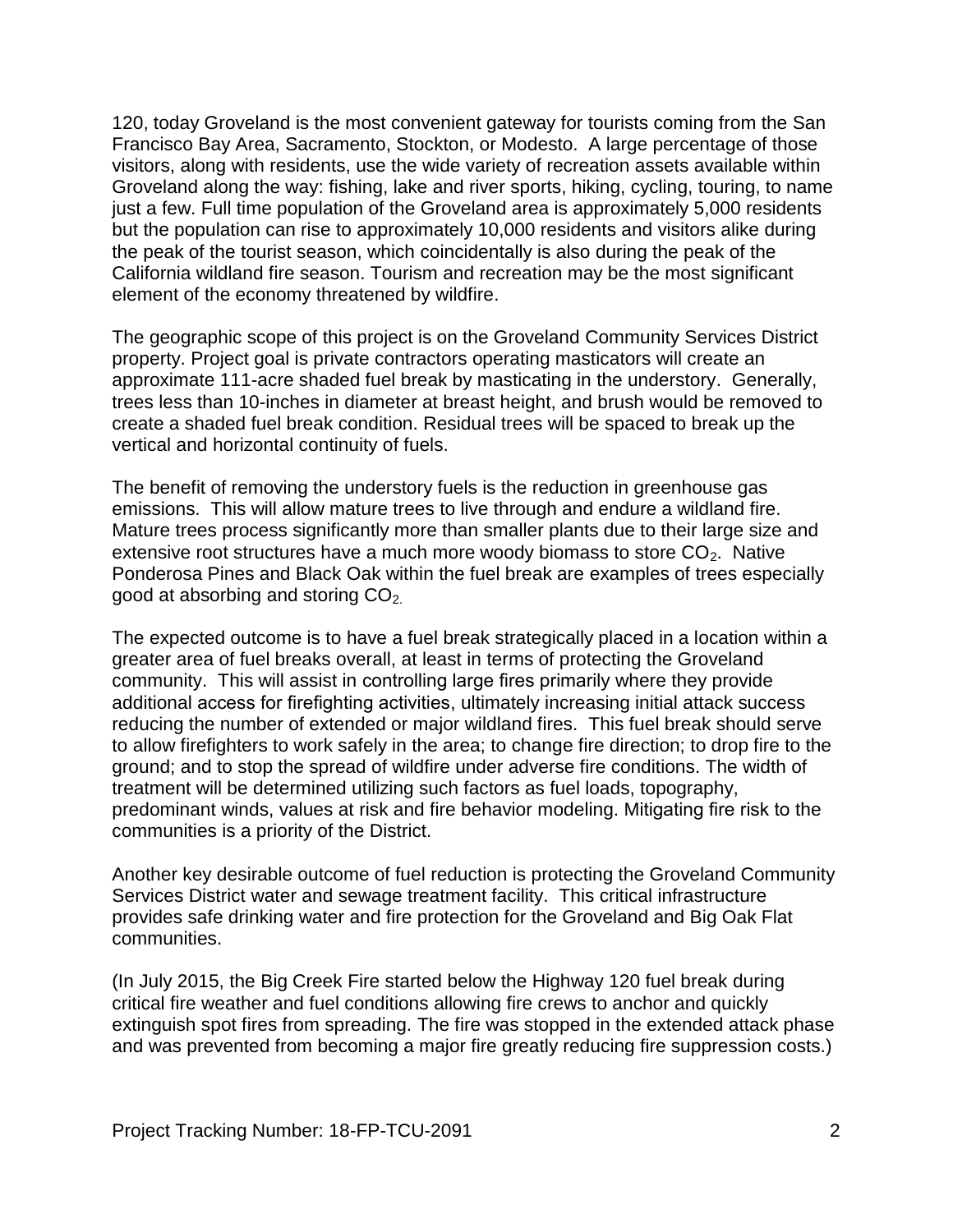Finally, with the number of large wildfires increasing in California since the early 1980s the number of catastrophic wildfires are [projected to increase i](https://science2017.globalchange.gov/chapter/8/)n the state as the climate warms. There could be profound changes to certain ecosystems which are vital for survival. The planet as a whole is entering into an unprecedented new climatic era while the worst wildfires, and the hottest summers, and the worst floods are yet to come. The only technologically proven way to keep them at bay is to reduce greenhouse gas emissions. The Jones Hill Fuel Break will be a great example of a project that reduces greenhouse gas emissions in conjunction with protecting the community from fire.

## **Section 2: Planning Projects**

- 1. Describe the geographic scope of the project, including the communities that will benefit, and an estimate of the number of structures within the project area.
- 2. Describe how the project will assess the risks to residents and structures in the WUI and prioritize projects to reduce this risk over time.
- 3. Does the proposed plan add or build upon previous wildfire prevention planning efforts in the general project area?
- 4. Identify a diverse group of key stakeholders, including local, state, and federal officials where appropriate, to collaborate with during the planning process. Discuss how the project proponent plans to engage with these targeted stakeholders.
- 5. Describe the pathways for community involvement that will be incorporated in the planning process.

### **Section 3: Education**

- 1. Describe the specific message of the education program and how it relates to reducing the risk of wildfire to owners of structures in the WUI.
- 2. Describe the target audience of the education program and how information will be distributed to this audience.
- 3. Will the education program raise the awareness of homeowner responsibilities of living in a fire prone environment?
- 4. Identify specific actions being advocated in the education material that is expected to increase the preparedness of residents and structures in the WUI for wildfire.
- 5. Describe the expected outcome of the education in terms of increased or changed public awareness about wildfire.

### **Response**:

## **B. Relationship to Strategic Plans**

Does the proposed project support the goals and objectives of the California Strategic Fire Plan, the local CAL FIRE Unit Fire Plan, a Community Wildfire Protection Plan (CWPP), County Fire Plan, or other long term planning document? (Please type in blank space below. Please note there is no space limitations).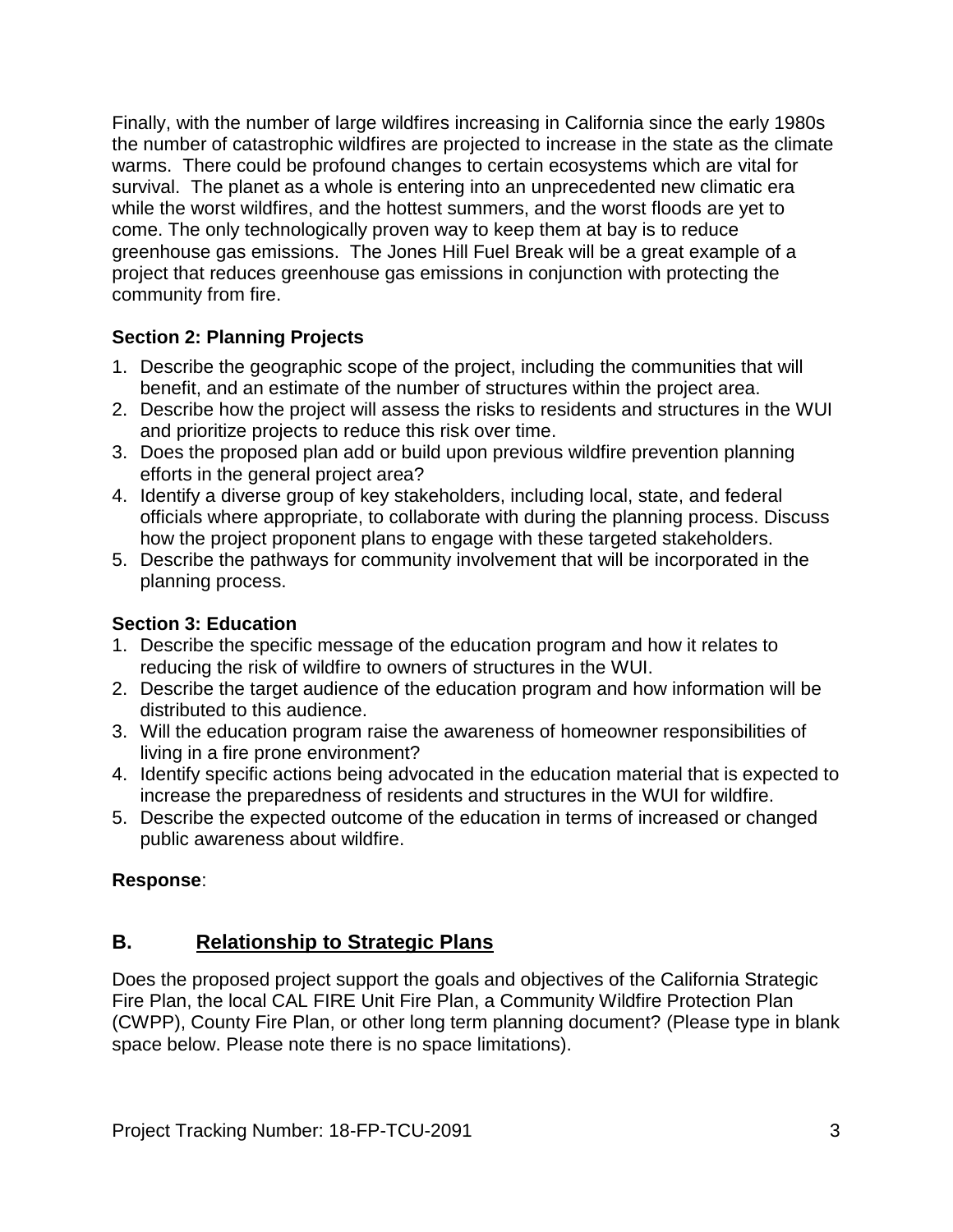**Response**: This Jones Hill Fuel Break would complement the existing fuel breaks in the Tuolumne Calaveras Unit Fire Plan meeting the goals of CAL FIRE in the Groveland Battalion.

# **C. Degree of Risk**

- 1. Discuss the location of the project in relation to areas of moderate, high, or very high fire hazard severity zone as identified by the latest Fire and Resource Assessment Program maps. Fire hazard severity zone maps by county can be accessed at: [http://www.fire.ca.gov/fire\\_prevention/fire\\_prevention\\_wildland\\_zones\\_maps.php](http://www.fire.ca.gov/fire_prevention/fire_prevention_wildland_zones_maps.php)
- 2. Describe the geographic proximity of the project to structures at risk to damage from wildfire in the WUI. (Please type in blank space below. Please note there is no space limitations).

**Response**: Groveland is in an area that is subject to vegetation fires. The hilly terrain, incursion of flammable vegetation and the generally difficult road system make wildland fires the most serious threat for conflagration should a fire escape a building of origin or the ignition occurs outside. Groveland is unique in that it is in the only Battalion in the Tuolumne-Calaveras Unit to extend from the Local Response Area (LRA) boundary in the west to the Federal Response Area (FRA) / Direct Protection Area (DPA) boundary with the US Forest service in the east. Most the Battalion has been designated by CAL FIRE as a Very High Fire Hazard Severity Zone. The Fuels in the Battalion transition from west to east with the increasing elevation; from grass rangeland, to grass and oak woodland, to mature chamise stands, culminating in stands of mixed woodland and timber. These varieties of fuel, combined with the rugged terrain, create a volatile fire environment that has produced many large and damaging fires over the decades. The Battalion does have a history of large fires: Moccasin 1992, Rogge and Ackerson fires 1996, Creek 2001, Serpentine 2008, and Rim 2012 to name a few which all directly threatened the communities of Groveland and Big Oak Flat.

This project protects Downtown Groveland to the south and the Pine Mountain Lake Community with over 2800 structures to the north and east.

# **D. Community Support**

- 1. Does the project include any matching funds from other funding sources or any inkind contributions that are expected to extend the impact of the proposed project?
- 2. Describe plans for external communications during the life of the project to keep the effected community informed about the goals, objectives and progress of the project. Activities such as planned press releases, project signage, community meetings, and field tours are encouraged.
- 3. Describe any plans to maintain the project after the grant period has ended.
- 4. Does the proposed project work with other organizations or agencies to address fire hazard reduction at the landscape level?

(Please type in blank space below. Please note there is no space limitations).

Project Tracking Number: 18-FP-TCU-2091 4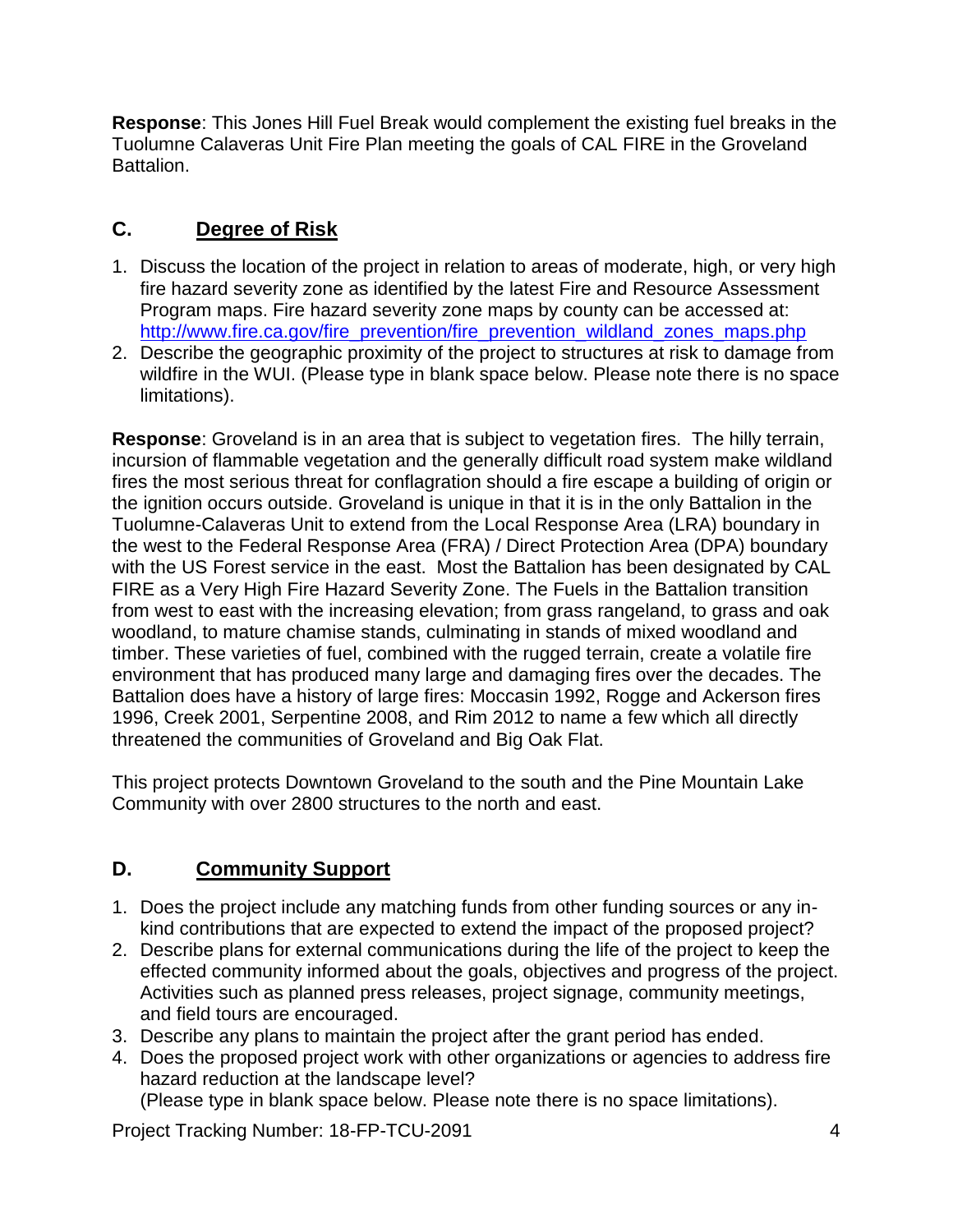**Response**: The creation of a new fuel break that protects the community and infrastructure is supported is both publicly and politically. The Groveland Community Services District Mission is to provide environmentally sound, economic, and compliant services that meet our customer's needs for water and wastewater treatment, fire protection, and park facilities in the unincorporated township of Groveland, California.

The Groveland Fire Department and District plan to keep the public informed of the fuel treatment work by board meetings, social media and radio.

Planned maintenance will consist of utilizing the local CAL FIRE handcrews and Sierra Training Center. Also, the Groveland Community Services District is contracted with CAL FIRE for the Amador Program in which personnel are experienced in maintaining fuel breaks.

Tuolumne County Fire along with the Highway 120 Fire Safe Council have funding for several shaded fuel breaks as a strategic "defensible landscape" to reduce the speed and severity, improve suppression by ground crews and air resources. By "blocking" these areas the fuel modifications separates the community and District to reduce fire loss and damage.

#### **E. Project Implementation**

- 1. Discuss the anticipated timeline for the project. Make sure to take seasonal restrictions into account.
- 2. Verify the expected timeframes to complete the project will fall under the March 15, 2022 deadline.
- 3. Describe the milestones that will be used to measure the progress of the project.
- 4. Describe measurable outcomes (i.e. project deliverables) that will be used to measure the project's success.
- 5. If applicable, how will the requirements of the California Environmental Quality Act (CEQA) be met?

(Please type in blank space below. Please note there is no space limitations).

**Response**: The timeline to complete the required environmental documentation is approximately one year which would allow for any surveys to be completed during appropriate times. This environmental work will be conducted by CAL FIRE foresters or a private contractor. Fuel reduction work can be completed in three seasons. A total of three years for the project would allow work to be conducted at appropriate times, and provide for contractor availability. Milestones for this project will include identification of areas needing treatment annually, mobilization, completion of treated areas, GPS mapping of the treatments and entry into CALMAPPER and unit GIS database.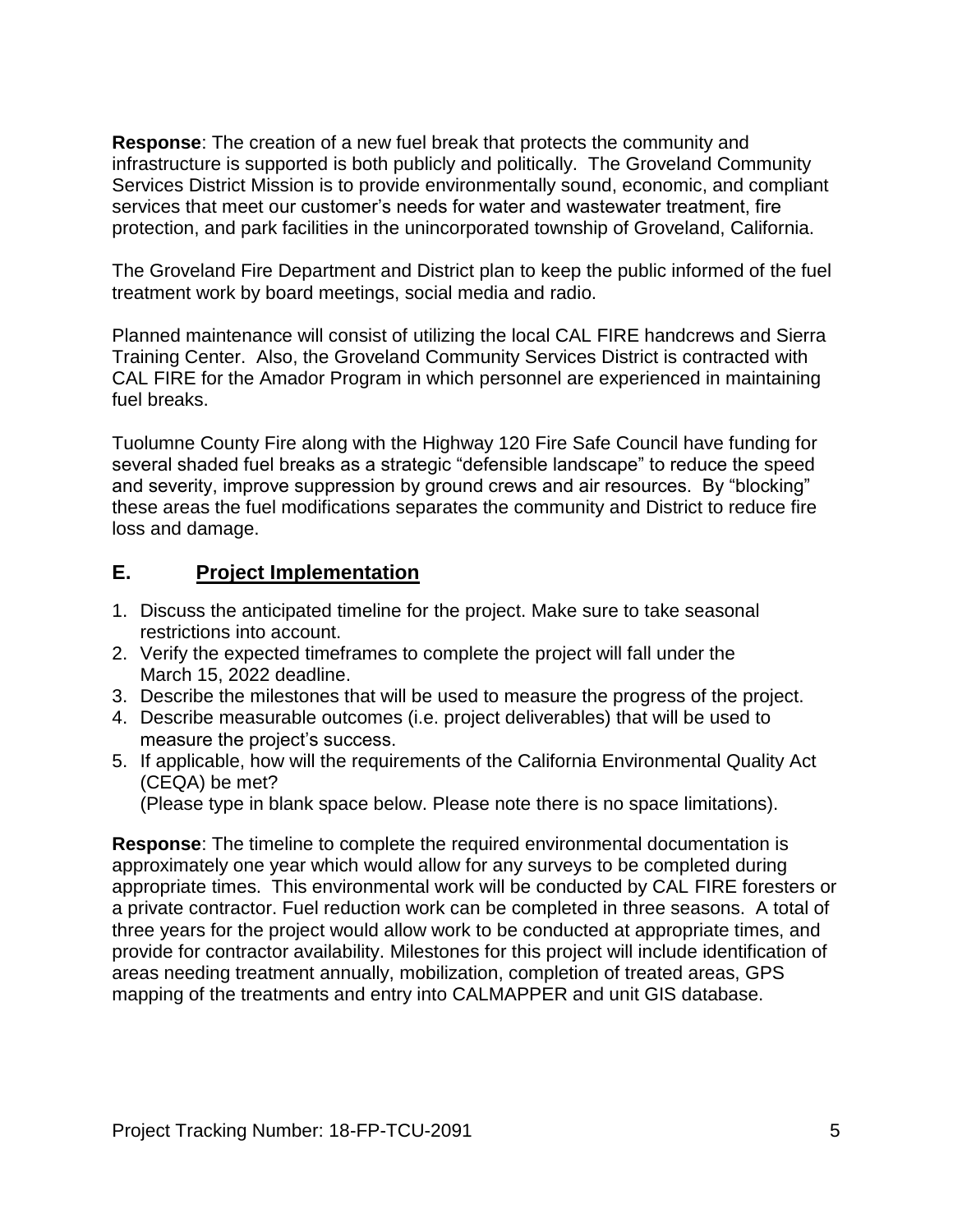## **F. Administration**

- 1. Describe any previous experience the project proponent has with similar projects. Include a list of recent past projects the proponent has successfully completed if applicable. Project proponents having no previous experience with similar projects should discuss any past experiences that may help show a capacity to successfully complete the project being proposed. This may include partnering with a more experienced organization that can provide project support.
- 2. Identify who will be responsible for tracking project expenses and maintaining project records in a manner that allows for a full audit trail of any awarded grant funds. (Please type in blank space below. Please note there is no space limitations).

**Response**: Groveland Community Services District under Schedule A contract with CAL FIRE has experience in planning, implementing and completing fuels treatment and reduction projects under the State Fire Prevention Fee grant program and has partnered with the Highway 120 Fire Safe Council to complete grant projects in the past. These projects included fuel breaks in and around the community of Groveland. The Groveland Community Services District will be responsible to tracking all grant project expenses, reporting requirements and record keeping for auditing purposes.

# **G. Budget**

A detailed project budget should be provided in an Excel spreadsheet attached to this grant application. The space provided here is to allow for a narrative description to further explain the proposed budget.

- 1. Explain how the grant funds, if awarded, will be spent to support the goals and objectives of the project. If equipment grant funds are requested, explain how the equipment will be utilized and maintained beyond the life of the grant.
- 2. Are the costs for each proposed activity reasonable for the geographic area where they are to be performed? Identify any costs that are higher than usual and explain any special circumstances within the project that makes these increased costs necessary to achieve the goals and objectives of the project.
- 3. Is the total project cost appropriate for the size, scope, and anticipated benefit of the project?
- 4. Identify all Indirect Costs and describe why they are necessary for a successful project implementation. Administrative expenses to be paid by the Fire Prevention Grants must be less than 12% of the total grant request (excluding equipment).
- 5. Explain each object category in detail and how that would support meeting the grant objectives.

(Please type in blank space below. Please note there is no space limitations).

**Response**: Recent reductions in eligible inmate firefighters used to staff fire crews used in fuels work has resulted in a 20% reduction in fire crews statewide. This reduction has had a direct negative impact on the ability to construct new fuel breaks. Thus, the recommendation to contract out for services seems more viable. Grant funds will be expended to mechanically treat the perimeter of the Groveland Community Services District. Outlook of funds will be planned to maintain the fuel break.

Project Tracking Number: 18-FP-TCU-2091 6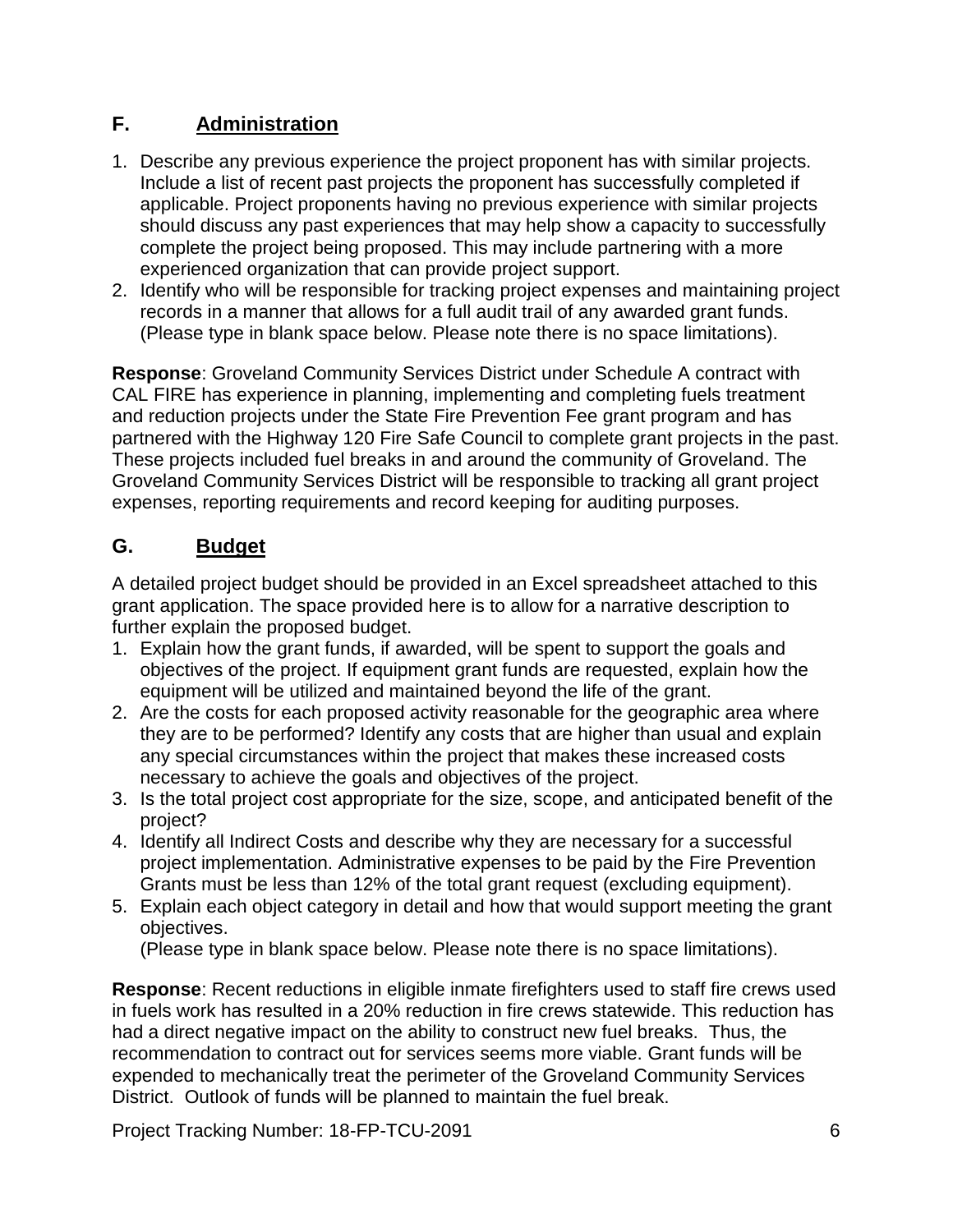Costs of this project will have to go out to bid but an anticipated cost of \$1,000 per acre is expected. A CEQA will need to be completed with the inclusion of an administrative expense. The budget spreadsheet documents the direct cost of the mastication, CEQA, and administrative expense.

#### **H. California Climate Investments**

The space provided here is to allow for a narrative description to further explain how the project/activity will reduce Greenhouse Gas emissions.

- 1. How will the project/activity reduce Greenhouse Gas emissions?
- 2. Is the project located in a Low-Income or Disadvantaged Community? If not, does the project benefit those communities. Please explain.
- 3. What are the expected co-benefits of the project/activity (i.e. environmental, public health and safety, and climate resiliency)?
- 4. When are the Greenhouse Gas emissions and/or co-benefits expected to occur and how will they be maintained?

(Please type in blank space below. Please note there is no space limitations).

**Response**: This project will reduce greenhouse gas emissions by lowering the probability of a devastating wildfire and sequester carbon by removing understory brush and trees. When extraordinary amounts of fuel are present, a fire's intensity may increase beyond the beneficial point. Mastication will allow mature trees to live through and endure a wildland fire. Mature trees process significantly more than smaller plants due to their large size and extensive root structures have a much more woody biomass to store CO<sub>2</sub>. Native Ponderosa Pines and Black Oak within the fuel break are examples of trees especially good at absorbing and storing  $CO<sub>2</sub>$ .

The project is not located in a Low-Income or Disadvantage Community. Average cost is comparable to other fuel treatment methods and may be more efficient. Co-benefits of mastication treatment is accomplished by lowering the fire intensity potential because the likelihood of a forest crown or canopy fire is reduced, minimizing the threat to the community and infrastructure.

Public health and safety is enhanced when clean energy measures improve air quality and water quality. Mastication reduces the buildup of fuels in the affected area slowing down or minimizing the burning conditions and fire behavior. This measure may prevent negative health incidences, such as illnesses and deaths. Data estimates the human health effects of air quality changes and the monetary value of avoided health effects a key component of a comprehensive economic benefit-cost analysis. Supporting documentation shows mastication can be an effective treatment for overstocked forests and few discernible negative impacts on soil compaction or watershed runoff. These